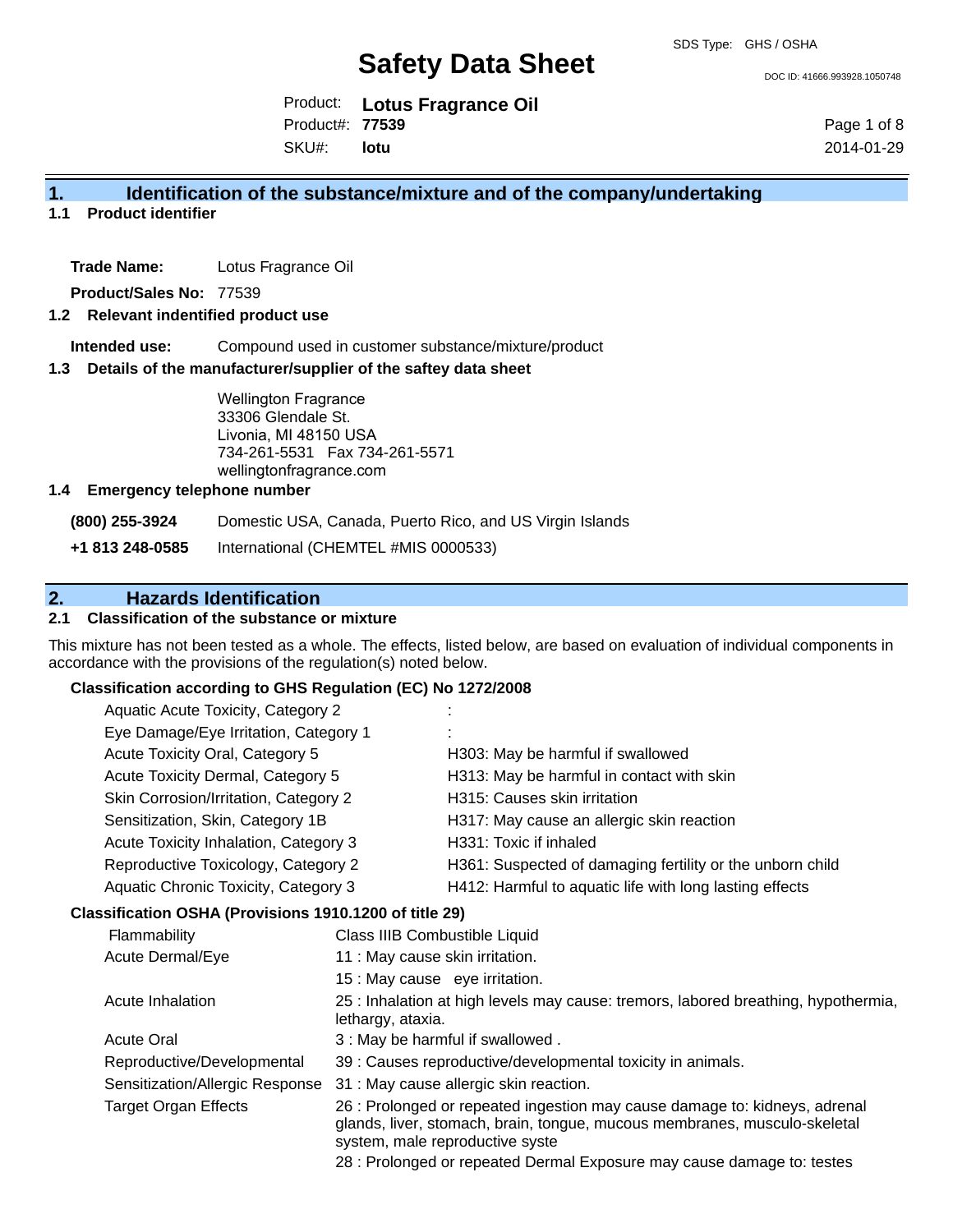DOC ID: 41666.993928.1050748

|                        | Product: Lotus Fragrance Oil |
|------------------------|------------------------------|
| Product#: <b>77539</b> |                              |
| SKU#: lotu             |                              |

Page 2 of 8 2014-01-29

Carcinogenicity This mixture contains ingredients identified as carcinogens, at 0.1% or greater, by the following:None [ ] ACGIH [ ] IARC [X] NTP [ ] OSHA [ ]

#### **2.2 Label elements**

### **Labelling (REGULATION (EC) No 1272/2008)**

**Hazard pictograms**







### **Signal Word: Danger, Warning**

#### **Hazard statments**

| H <sub>303</sub> | May be harmful if swallowed                         |
|------------------|-----------------------------------------------------|
| H313             | May be harmful in contact with skin                 |
| H <sub>315</sub> | Causes skin irritation                              |
| H317             | May cause an allergic skin reaction                 |
| H <sub>331</sub> | Toxic if inhaled                                    |
| H <sub>361</sub> | Suspected of damaging fertility or the unborn child |
| H412             | Harmful to aquatic life with long lasting effects   |

#### **Precautionary Statements**

#### **Prevention:**

| P <sub>201</sub>     | Obtain special instructions before use                                                                                           |
|----------------------|----------------------------------------------------------------------------------------------------------------------------------|
| P <sub>202</sub>     | Do not handle until all safety precautions have been read and understood                                                         |
| P <sub>233</sub>     | Keep container tightly closed                                                                                                    |
| P <sub>264</sub>     | Wash hands thoroughly after handling                                                                                             |
| P271                 | Use only outdoors or in a well-ventilated area                                                                                   |
| P <sub>272</sub>     | Contaminated work clothing should not be allowed out of the workplace                                                            |
| P273                 | Avoid release to the environment                                                                                                 |
| P <sub>281</sub>     | Use personal protective equipment as required                                                                                    |
| Response:            |                                                                                                                                  |
| $P302 + P352$        | IF ON SKIN: Wash with soap and water                                                                                             |
| $P304 + P340$        | IF INHALED: Remove victim to fresh air and keep at rest in a position comfortable for<br>breathing                               |
| $P305 + P351 + P338$ | IF IN EYES: Rinse cautiously with water for several minutes Remove contact lenses if<br>present and easy to do. continue rinsing |
| $P308 + P313$        | IF exposed or concerned: Get medical advice/attention                                                                            |
| P310                 | Immediately call a POISON CENTER or doctor/physician                                                                             |
| P311                 | Call a POISON CENTER or doctor/physician                                                                                         |
| P312                 | Call a POISON CENTER or doctor/physician if you feel unwell                                                                      |
| $P333 + P313$        | If skin irritation or a rash occurs: Get medical advice/attention                                                                |
| P362                 | Take off contaminated clothing and wash before reuse                                                                             |
| P363                 | Wash contaminated clothing before reuse                                                                                          |
|                      |                                                                                                                                  |

#### **2.3 Other Hazards**

**no data available**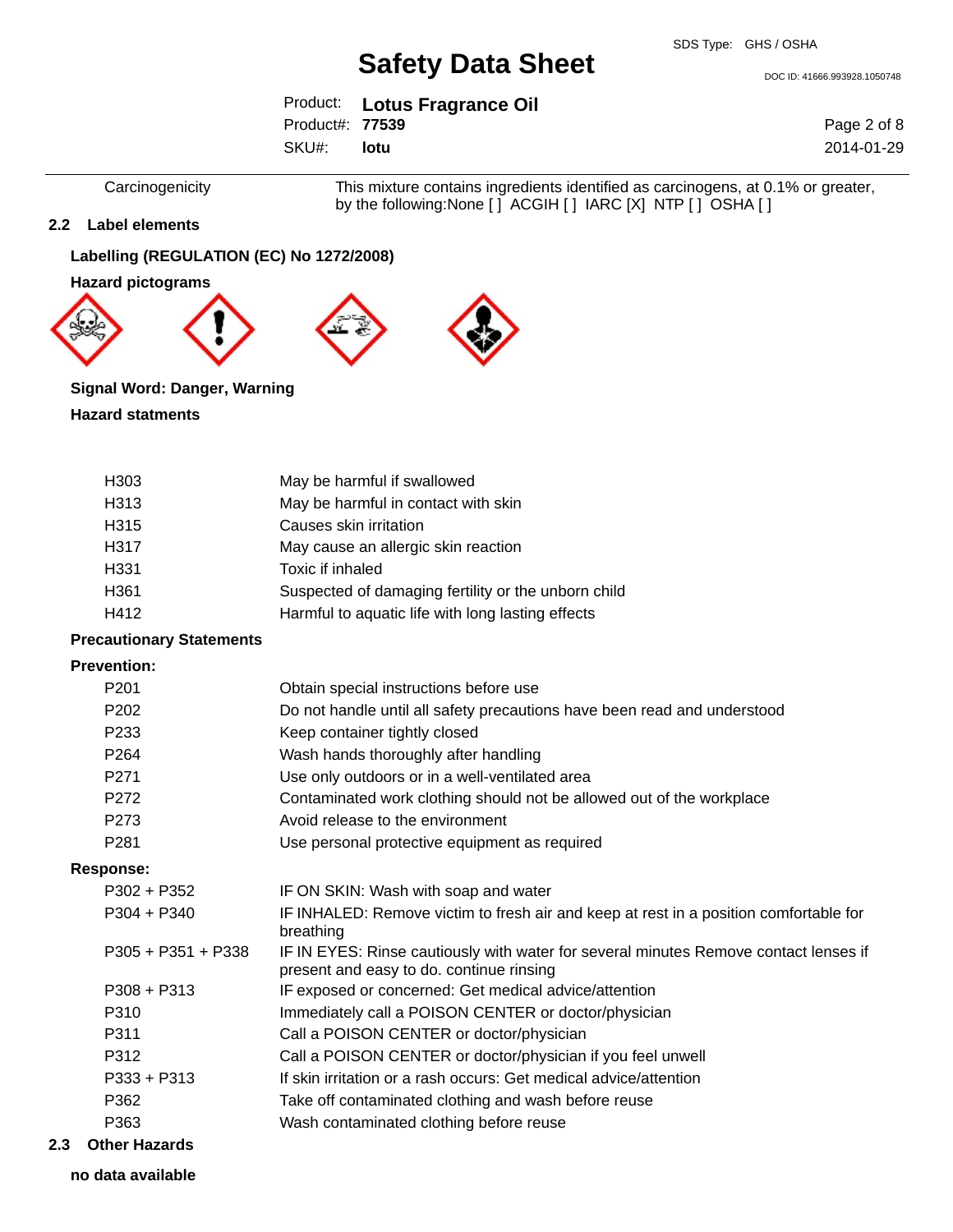DOC ID: 41666.993928.1050748

|                        | Product: Lotus Fragrance Oil |
|------------------------|------------------------------|
| Product#: <b>77539</b> |                              |
| SKU#: <b>lotu</b>      |                              |

Page 3 of 8 2014-01-29

## **3. Composition/Information on Ingredients**

#### **3.1 Mixtures**

This product is a complex mixture of ingredients, which contains among others the following substance(s), presenting a health or environmental hazard within the meaning of the UN Globally Harmonized System of Classification and Labeling of Chemicals (GHS):

| CAS#<br>Ingredient       | EC#                                | Conc.<br>Range                                           | <b>GHS Classification</b>    | <b>OSHA Classification</b> |
|--------------------------|------------------------------------|----------------------------------------------------------|------------------------------|----------------------------|
| 84-66-2                  | 201-550-6                          | $50 - 60%$                                               | H316                         |                            |
| Diethyl phthalate        |                                    |                                                          |                              |                            |
| 8050-15-5                | 232-476-2                          | 10 - 20 %                                                | H412                         | 31                         |
|                          |                                    | Methyl ester of rosin (partially hydrogenated)           |                              |                            |
| $60 - 12 - 8$            | 200-456-2                          | $5 - 10%$                                                | H302; H313; H316; H319       | 11, 15, 3                  |
| phenethyl alcohol        |                                    |                                                          |                              |                            |
| 106-22-9                 | 203-375-0                          | $5 - 10%$                                                | H303; H313; H315; H317; H319 | 11, 15                     |
| Citronellol              |                                    |                                                          |                              |                            |
| 118-58-1                 | 204-262-9                          | $5 - 10%$                                                | H303; H317; H320; H412       | 31                         |
| <b>Benzyl Salicylate</b> |                                    |                                                          |                              |                            |
| 106-24-1                 | 203-377-1                          | $2 - 5%$                                                 | H303; H315                   | 11, 15, 31                 |
| Geraniol                 |                                    |                                                          |                              |                            |
| 122-40-7                 | 204-541-5                          | $2 - 5%$                                                 | H303; H316; H317; H411       | 11, 15                     |
| Amyl Cinnamal            |                                    |                                                          |                              |                            |
| 140-11-4                 | 205-399-7                          | $2 - 5%$                                                 | H227; H303; H316             | 15, 25, 26, 31, 39         |
| Benzyl acetate           |                                    |                                                          |                              |                            |
| 106-25-2                 | 203-378-7                          | $1 - 2%$                                                 | H303; H315; H317; H319       | 15                         |
| Nerol                    |                                    |                                                          |                              |                            |
| 80-54-6                  | 201-289-8                          | $1 - 2%$                                                 | H302; H315; H361; H411       | 11, 15, 26, 28, 3, 31, 39  |
|                          | <b>Butylphenyl Methylpropional</b> |                                                          |                              |                            |
| 6259-76-3                | 228-408-6                          | $1 - 2%$                                                 | H315; H317; H319; H410       | 11, 15                     |
| Hexyl salicylate         |                                    |                                                          |                              |                            |
| 119-61-9                 | 204-337-6                          | $0.1 - 1.0 %$                                            |                              |                            |
| Benzophenone             |                                    |                                                          |                              |                            |
|                          |                                    | See Section 16 for full text of GHS classification codes |                              |                            |

Total Hydrocarbon Content  $(\% w/w) = 0.21$ 

# **4. First Aid Measures 4.1 Description of first aid measures Inhalation:** Remove from exposure site to fresh air and keep at rest. Obtain medical advice. **Eye Exposure:** Flush immediately with water for at least 15 minutes. Contact physician if symptoms persist. **Skin Exposure: Remove contaminated clothes. Wash thoroughly with water (and soap).** Remove contaminated clothes. Wash thoroughly with water (and soap). Contact physician if symptoms persist. **Ingestion: Rinse mouth with water and obtain medical advice. Rinse mouth with water and obtain medical advice.**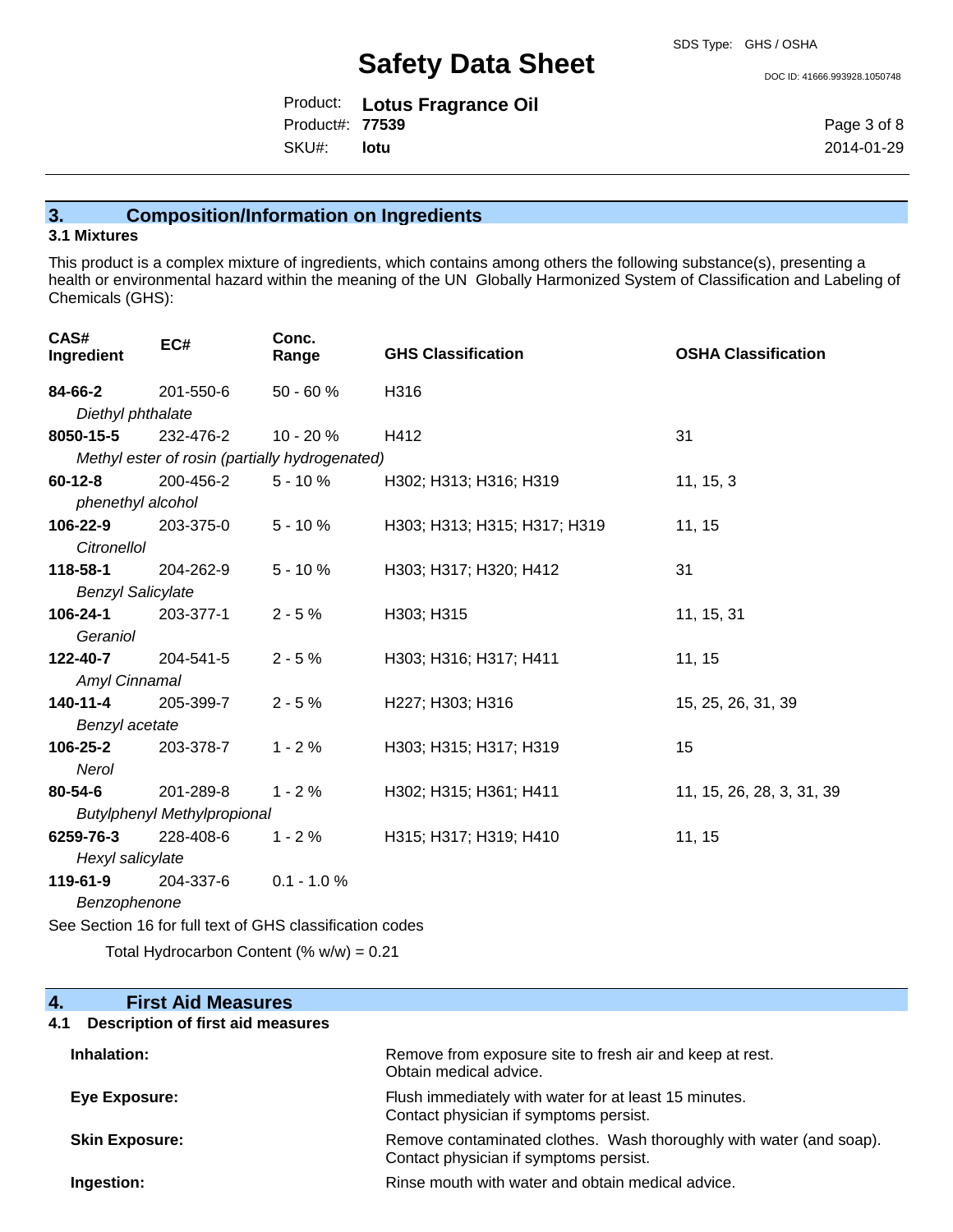SDS Type: GHS / OSHA

DOC ID: 41666.993928.1050748

|                        | Product: Lotus Fragrance Oil |
|------------------------|------------------------------|
| Product#: <b>77539</b> |                              |
| SKU#: lotu             |                              |

Page 4 of 8 2014-01-29

|     | 4.2 Most important symptoms and effects, both acute and delayed            |                                          |  |  |
|-----|----------------------------------------------------------------------------|------------------------------------------|--|--|
|     | Symptoms:                                                                  | no data available                        |  |  |
|     | <b>Risks:</b>                                                              | Refer to Section 2.2 "Hazard Statements" |  |  |
| 4.3 | Indication of any immediate medical attention and special treatment needed |                                          |  |  |
|     | Treatment:                                                                 | Refer to Section 2.2 "Response"          |  |  |
|     |                                                                            |                                          |  |  |
| 5.  | <b>Fire-Fighting measures</b>                                              |                                          |  |  |
| 5.1 | <b>Extinguishing media</b>                                                 |                                          |  |  |
|     | Suitable:                                                                  | Carbon dioxide (CO2), Dry chemical, Foam |  |  |
|     | Unsuitable<br>Do not use a direct water jet on burning material            |                                          |  |  |
|     | 5.2 Special hazards arising from the substance or mixture                  |                                          |  |  |
|     | During fire fighting:                                                      | Water may be ineffective                 |  |  |
|     | 5.3 Advice for firefighters                                                |                                          |  |  |
|     | <b>Further information:</b>                                                | Standard procedure for chemical fires    |  |  |
|     |                                                                            |                                          |  |  |

# **6. Accidental Release Measures**

## **6.1 Personal precautions, protective equipment and emergency procedures**

Avoid inhalation and contact with skin and eyes. A self-contained breathing apparatus is recommended in case of a major spill.

### **6.2 Environmental precautions**

Keep away from drains, soil, and surface and groundwater.

## **6.3 Methods and materials for containment and cleaning up**

Clean up spillage promptly. Remove ignition sources. Provide adequate ventilation. Avoid excessive inhalation of vapors. Gross spillages should be contained by use of sand or inert powder and disposed of according to the local regulations.

### **6.4 Reference to other sections**

Not Applicable

# **7. Handling and Storage**

### **7.1 Precautions for safe handling**

Apply according to good manufacturing and industrial hygiene practices with proper ventilation. Do not drink, eat or smoke while handling. Respect good personal hygiene.

# **7.2 Conditions for safe storage, including any incompatibilities**

Store in a cool, dry and ventilated area away from heat sources and protected from light in tightly closed original container. Avoid plastic and uncoated metal container. Keep air contact to a minimum.

### **7.3 Specific end uses**

No information available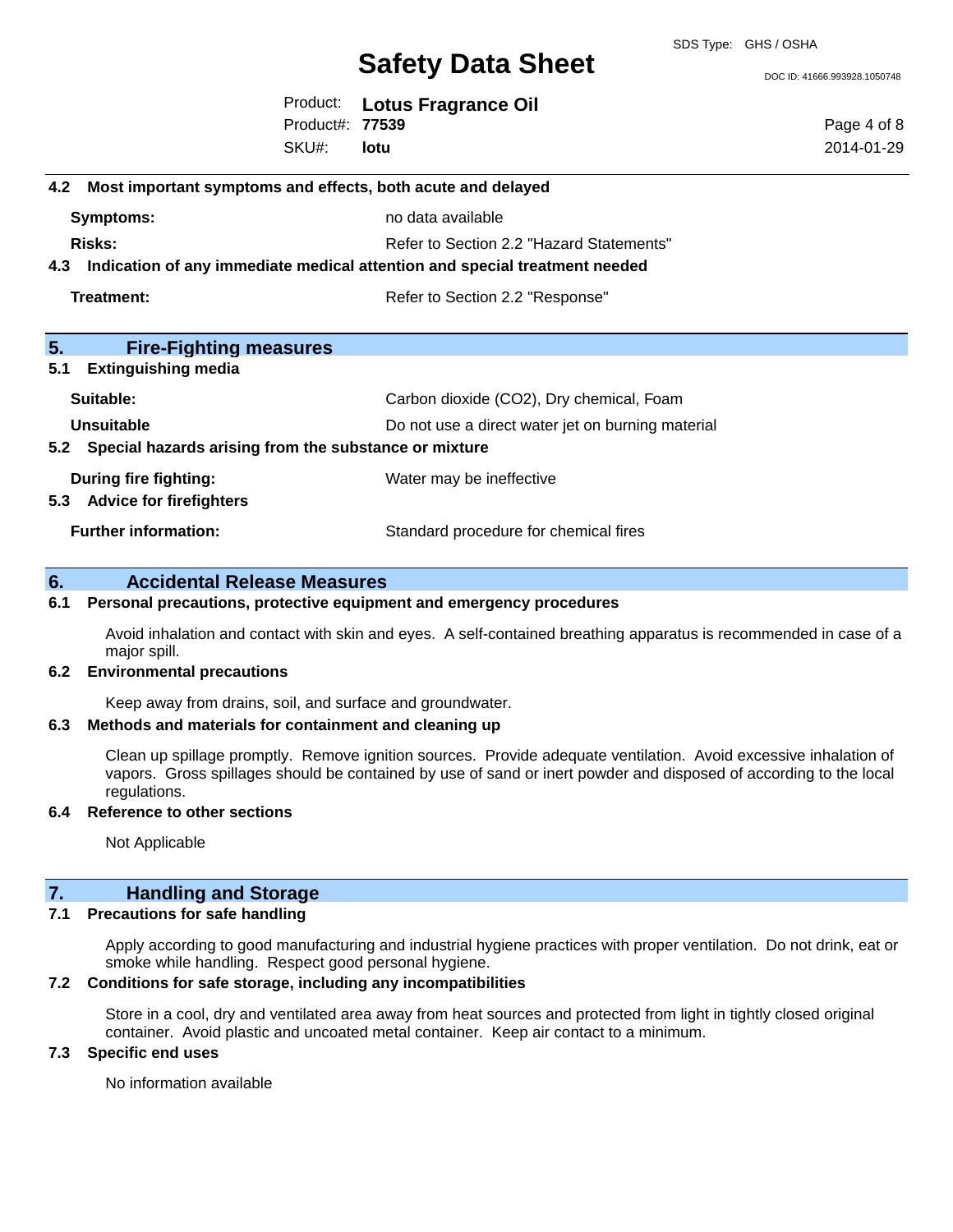SDS Type: GHS / OSHA

DOC ID: 41666.993928.1050748

Product: **Lotus Fragrance Oil** SKU#: Product#: **77539 lotu**

Page 5 of 8 2014-01-29

# **8. Exposure Controls/Personal Protection**

#### **8.1 Control parameters Exposure Limits:**

| <b>EXPOSURE LIMITS:</b>        |                   |                                                                                                                                          |              |       |             |                           |
|--------------------------------|-------------------|------------------------------------------------------------------------------------------------------------------------------------------|--------------|-------|-------------|---------------------------|
| <b>Component</b>               |                   |                                                                                                                                          | <b>ACGIH</b> | ACGIH | <b>OSHA</b> | <b>OSHA</b>               |
|                                |                   |                                                                                                                                          | TWA ppm      |       |             | STEL ppm TWA ppm STEL ppm |
| 84-66-2                        | Diethyl phthalate |                                                                                                                                          | 5            |       |             |                           |
| 140-11-4                       | Benzyl acetate    |                                                                                                                                          | 10           |       |             |                           |
| <b>Engineering Controls:</b>   |                   | Use local exhaust as needed.                                                                                                             |              |       |             |                           |
|                                |                   | 8.2 Exposure controls - Personal protective equipment                                                                                    |              |       |             |                           |
| Eye protection:                |                   | Tightly sealed goggles, face shield, or safety glasses with brow guards and side shields, etc.<br>as may be appropriate for the exposure |              |       |             |                           |
| <b>Respiratory protection:</b> |                   | Avoid excessive inhalation of concentrated vapors. Apply local ventilation where appropriate.                                            |              |       |             |                           |
| <b>Skin protection:</b>        |                   | Avoid Skin contact. Use chemically resistant gloves as needed.                                                                           |              |       |             |                           |

### **9. Physical and Chemical Properties**

## **9.1 Information on basic physical and chemical properties**

| Appearance:                  | Conforms to Standard            |
|------------------------------|---------------------------------|
| Odor:                        | Conforms to Standard            |
| Color:                       | <b>Colorless to Pale Yellow</b> |
| <b>Viscosity:</b>            | Liquid                          |
| <b>Freezing Point:</b>       | Not determined                  |
| <b>Boiling Point:</b>        | Not determined                  |
| <b>Melting Point:</b>        | Not determined                  |
| <b>Flashpoint:</b>           | >200 F (93.33 C)                |
| <b>Auto flammability:</b>    | Not determined                  |
| <b>Explosive Properties:</b> | None Expected                   |
| <b>Oxidizing properties:</b> | None Expected                   |
| Vapor Pressure (mmHg@20 C):  | 0.01                            |
| %VOC:                        | 2.8099                          |
| Specific Gravity @ 25 C:     | 1.0465                          |
| Density @ 25 C:              | 1.0435                          |
| Refractive Index @ 25 C:     | 1.5040                          |
| Soluble in:                  | Oil                             |

# **10. Stability and Reactivity**

| <b>10.1 Reactivity</b>                  | None       |
|-----------------------------------------|------------|
| <b>10.2 Chemical stability</b>          | Stable     |
| 10.3 Possibility of hazardous reactions | None known |
| 10.4 Conditions to avoid                | None known |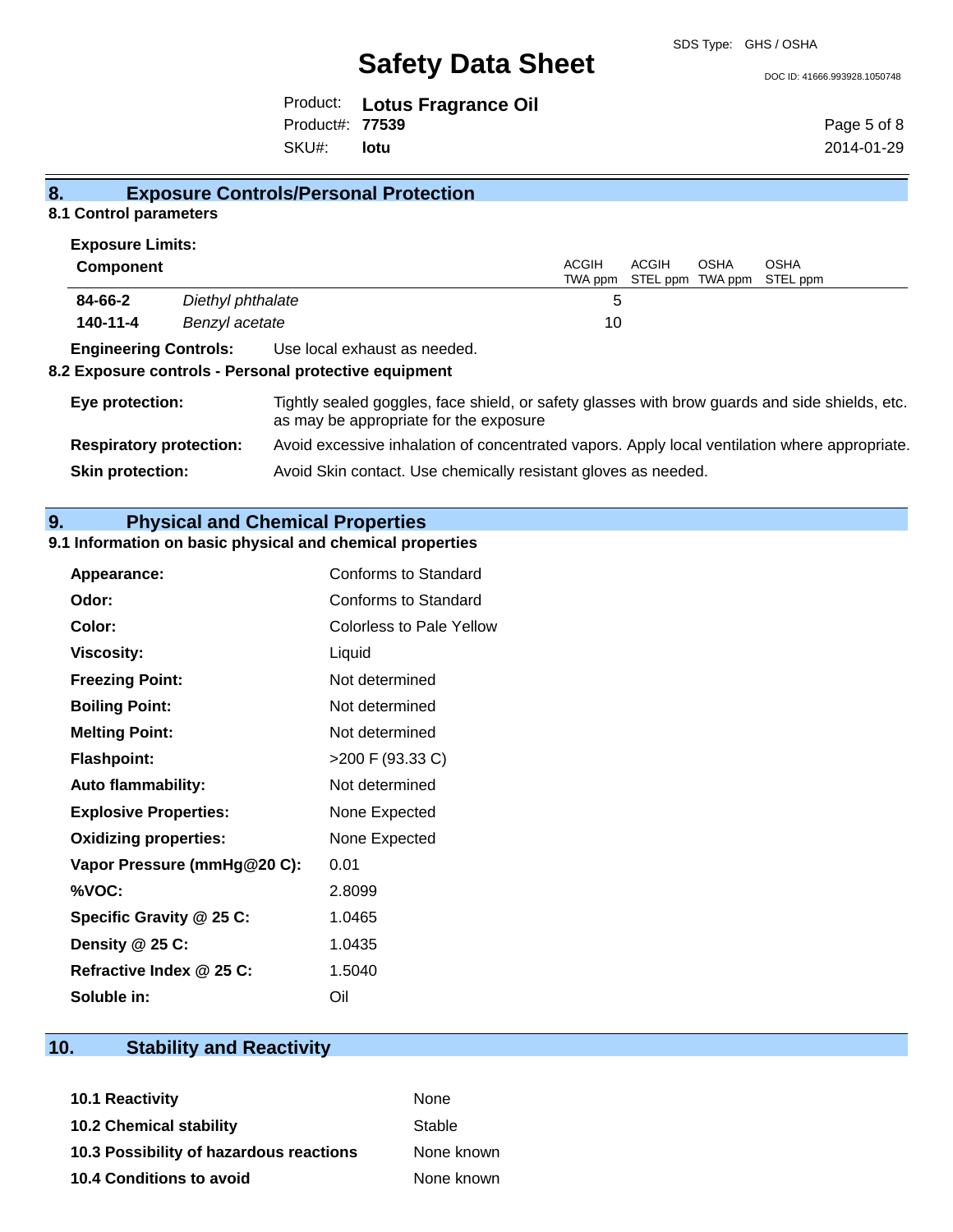SDS Type: GHS / OSHA

DOC ID: 41666.993928.1050748

|                        | Product: Lotus Fragrance Oil |
|------------------------|------------------------------|
| Product#: <b>77539</b> |                              |
| SKU#: lotu             |                              |

Page 6 of 8 2014-01-29

| 10.5 Incompatible materials           | Strong oxidizing agents, strong acids, and alkalis |
|---------------------------------------|----------------------------------------------------|
| 10.6 Hazardous decomposition products | None known                                         |

# **11. Toxicological Information**

**11.1 Toxicological Effects**

| <b>Acute toxicity - Oral</b>                       | (LD50: 4,717.33) May be harmful if swallowed             |
|----------------------------------------------------|----------------------------------------------------------|
| <b>Acute toxicity - Dermal</b>                     | (LD50: 3,351.95) May be harmful in contact with skin     |
| <b>Acute toxicity - Inhalation</b>                 | (LC50: 7.79) Toxic if inhaled                            |
| Skin corrosion / irritation                        | Causes skin irritation                                   |
| Serious eye damage / irritation                    |                                                          |
| <b>Respiratory sensitization</b>                   | Not classified - the classification criteria are not met |
| <b>Skin sensitization</b>                          | May cause an allergic skin reaction                      |
| <b>Germ cell mutagenicity</b>                      | Not classified - the classification criteria are not met |
| Carcinogenicity                                    | Not classified - the classification criteria are not met |
| <b>Reproductive toxicity</b>                       | Suspected of damaging fertility or the unborn child      |
| Specific target organ toxicity - single exposure   | Not classified - the classification criteria are not met |
| Specific target organ toxicity - repeated exposure | Not classified - the classification criteria are not met |
| <b>Aspiration hazard</b>                           | Not classified - the classification criteria are not met |

## **12. Ecological Information**

| 82 Z.T<br>LUUIUUIUAI IIIIUI IIIAUUII |                                                   |
|--------------------------------------|---------------------------------------------------|
| <b>12.1 Toxicity</b>                 |                                                   |
| <b>Acute acquatic toxicity</b>       |                                                   |
| <b>Chronic acquatic toxicity</b>     | Harmful to aquatic life with long lasting effects |
| <b>Toxicity Data on soil</b>         | no data available                                 |
| <b>Toxicity on other organisms</b>   | no data available                                 |
| 12.2 Persistence and degradability   | no data available                                 |
| 12.3 Bioaccumulative potential       | no data available                                 |
| 12.4 Mobility in soil                | no data available                                 |
| 12.5 Other adverse effects           | no data available                                 |

## **13. Disposal Conditions**

### **13.1 Waste treatment methods**

Do not allow product to reach sewage systems. Dispose of in accordance with all local and national regulations. Send to a licensed waste management company.The product should not be allowed to enter drains, water courses or the soil. Do not contaminate ponds, waterways or ditches with chemical or used container.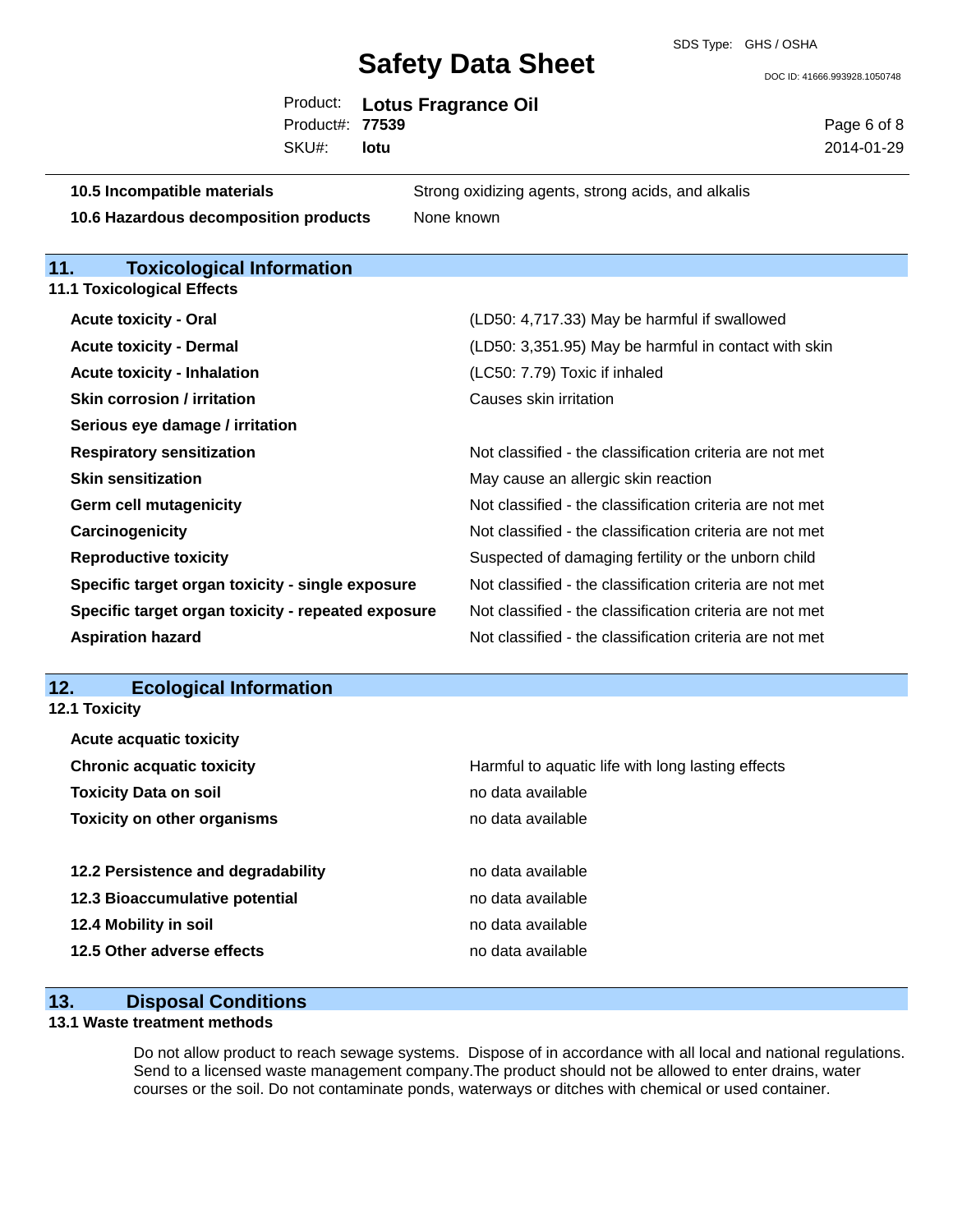DOC ID: 41666.993928.1050748

Product: **Lotus Fragrance Oil** SKU#: Product#: **77539 lotu**

Page 7 of 8 2014-01-29

## **14. Transport Information**

| Regulator                                | <b>Class</b> | <b>Pack Group</b>                   | <b>Sub Risk</b> | UN-nr. |
|------------------------------------------|--------------|-------------------------------------|-----------------|--------|
| U.S. DOT (Non-Bulk)                      |              | Not Regulated - Not Dangerous Goods |                 |        |
| <b>Chemicals NOI</b>                     |              |                                     |                 |        |
| <b>ADR/RID (International Road/Rail)</b> |              | Not Regulated - Not Dangerous Goods |                 |        |
| <b>Chemicals NOI</b>                     |              |                                     |                 |        |
| <b>IATA (Air Cargo)</b>                  |              | Not Regulated - Not Dangerous Goods |                 |        |
| <b>Chemicals NOI</b>                     |              |                                     |                 |        |
| <b>IMDG (Sea)</b>                        |              | Not Regulated - Not Dangerous Goods |                 |        |
| <b>Chemicals NOI</b>                     |              |                                     |                 |        |

| 15.                              |          | <b>Regulatory Information</b>              |                                     |                                                 |
|----------------------------------|----------|--------------------------------------------|-------------------------------------|-------------------------------------------------|
| <b>U.S. Federal Regulations:</b> |          |                                            |                                     |                                                 |
|                                  |          | <b>TSCA (Toxic Substance Control Act):</b> |                                     | <b>TSCA</b> status undetermined                 |
|                                  |          |                                            | 40 CFR(EPCRA, SARA, CERCLA and CAA) | This product contains the following components: |
|                                  | 84-66-2  | $201 - 550 - 6$ 50 - 60 %                  |                                     | Diethyl phthalate                               |
| <b>U.S. State Regulations:</b>   |          |                                            |                                     |                                                 |
|                                  |          | <b>California Proposition 65 Warning</b>   |                                     | This product contains the following components: |
|                                  | 119-61-9 | 204-337-6  0.1 - 1.0 %                     |                                     | Benzophenone                                    |
| <b>Canadian Regulations:</b>     |          |                                            |                                     |                                                 |
| <b>DSL / NDSL</b>                |          |                                            |                                     | 99.95% of the components are listed or exempt.  |

# **16. Other Information**

#### **GHS H-Statements referred to under section 3**

H227 : Combustible liquid H302 : Harmful if swallowed H303 : May be harmful if swallowed H313 : May be harmful in contact with skin H315 : Causes skin irritation et al. (a) H316 : Causes mild skin irritation H317 : May cause an allergic skin reaction **H319** : Causes serious eye irritation H373 : May cause damage to organs through prolonged or repeated exposure

#### **Total Fractional Values**

(TFV) Risk (TFV) Risk (1.85) Skin Corrosion/Irritation, Category 2 (5.84) Sensitization, Skin, Category 1B (15.00) Reproductive Toxicology, Category 2 (7.58) Aquatic Chronic Toxicity, Category 3

- 
- 
- 
- 
- H320 : Causes eye irritation **H361** : Suspected of damaging fertility or the unborn child
	- H410 : Very toxic to aquatic life with long lasting effects
- H411 : Toxic to aquatic life with long lasting effects H412 : Harmful to aquatic life with long lasting effects
	-
- (1.41) Aquatic Acute Toxicity, Category 2 (1.57) Eye Damage/Eye Irritation, Category 1
	-
	-

#### **Department issuing data sheet:**